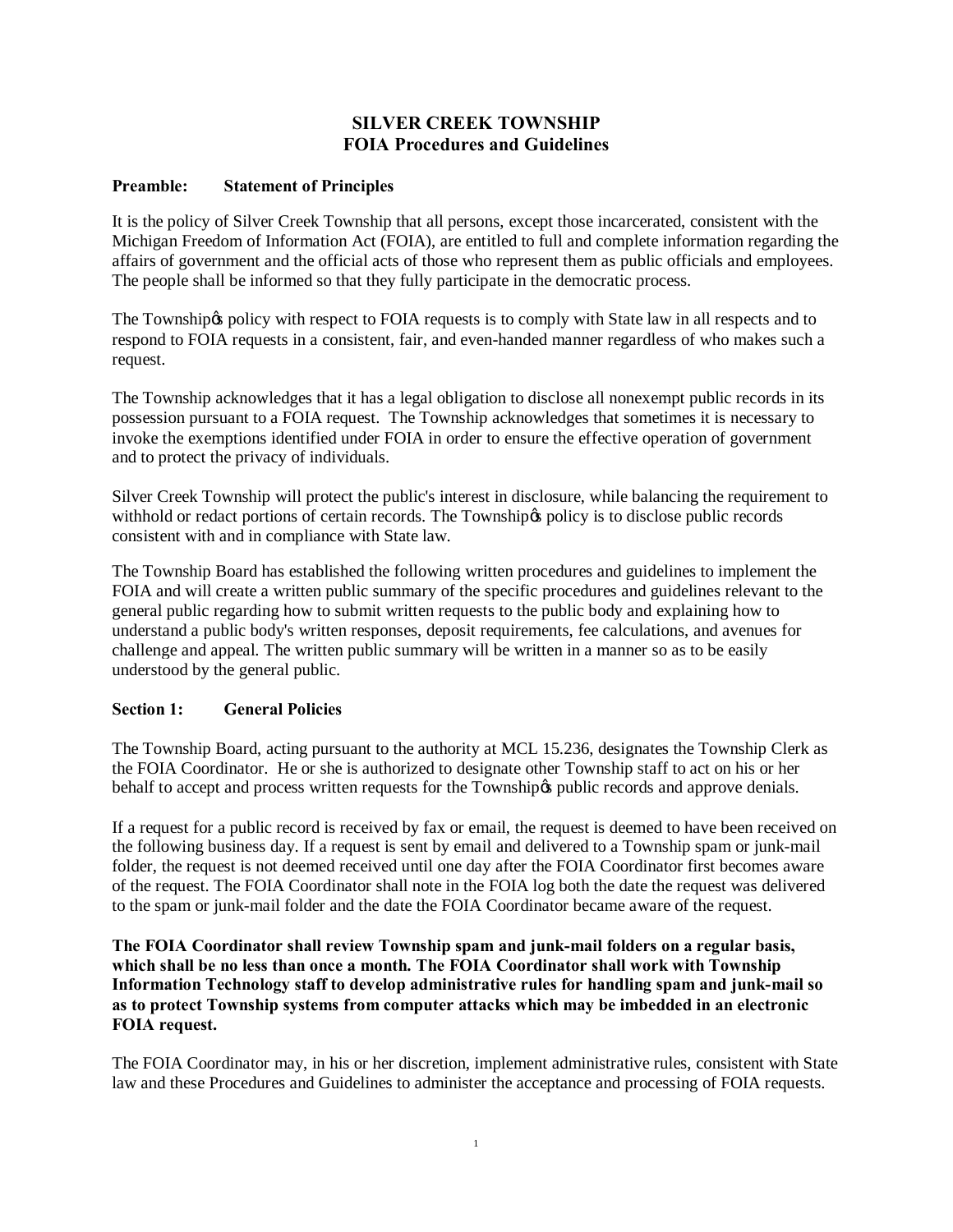The Township is not obligated to create a new public record or make a compilation or summary of information which does not already exist. Neither the FOIA Coordinator nor other Township staff is obligated to provide answers to questions contained in requests for public records or regarding the content of the records themselves.

The FOIA Coordinator shall keep a copy of all written requests for public records received by the Township on file for a period of at least one year.

The Township will make this Procedures and Guidelines document and the Written Public Summary publicly available without charge. If it does not, the Township cannot require deposits or charge fees otherwise permitted under the FOIA until it is in compliance.

A copy of this Procedures and Guidelines document and the Township & Written Public Summary must be publicly available by providing free copies both in the Township's response to a written request and upon request by visitors at the Township's office.

This Procedures and Guidelines document and the Township & Written Public Summary will also be maintained on the Township & website at: www.silvercreektwpmi.org, so a link to those documents will be provided in lieu of providing paper copies of those documents.

## **Section 2: Requesting a Public Record**

No specific form to submit a request for a public record is required. However the FOIA Coordinator may make available a FOIA Request Form for use by the public.

Requests to inspect or obtain copies of public records prepared, owned, used, possessed or retained by the Township may be submitted on the Township & FOIA Request Form, in any other form of writing (letter, fax, email, etc.), or by verbal request.

Verbal requests for records may be documented by the Township on the Township  $\beta$  FOIA Request Form.

If a person makes a verbal, non-written request for information believed to be available on the Township *toware website*, where practicable and to the best ability of the employee receiving the request, shall be informed of the pertinent website address.

A request must sufficiently describe a public record so as to enable Township personnel to identify and find the requested public record.

Written requests for public records may be submitted in person or by mail to any Township office. Requests may also be submitted electronically by fax and email. Upon their receipt, requests for public records shall be promptly forwarded to the FOIA Coordinator for processing.

A person may request that public records be provided on non-paper physical media, emailed or other otherwise provided to him or her in digital form in lieu of paper copies. The Township will comply with the request only if it possesses the necessary technological capability to provide records in the requested non-paper physical media format.

A person may subscribe to future issues of public records that are created, issued or disseminated by Silver Creek Township on a regular basis. A subscription is valid for up to 6 months and may be renewed by the subscriber.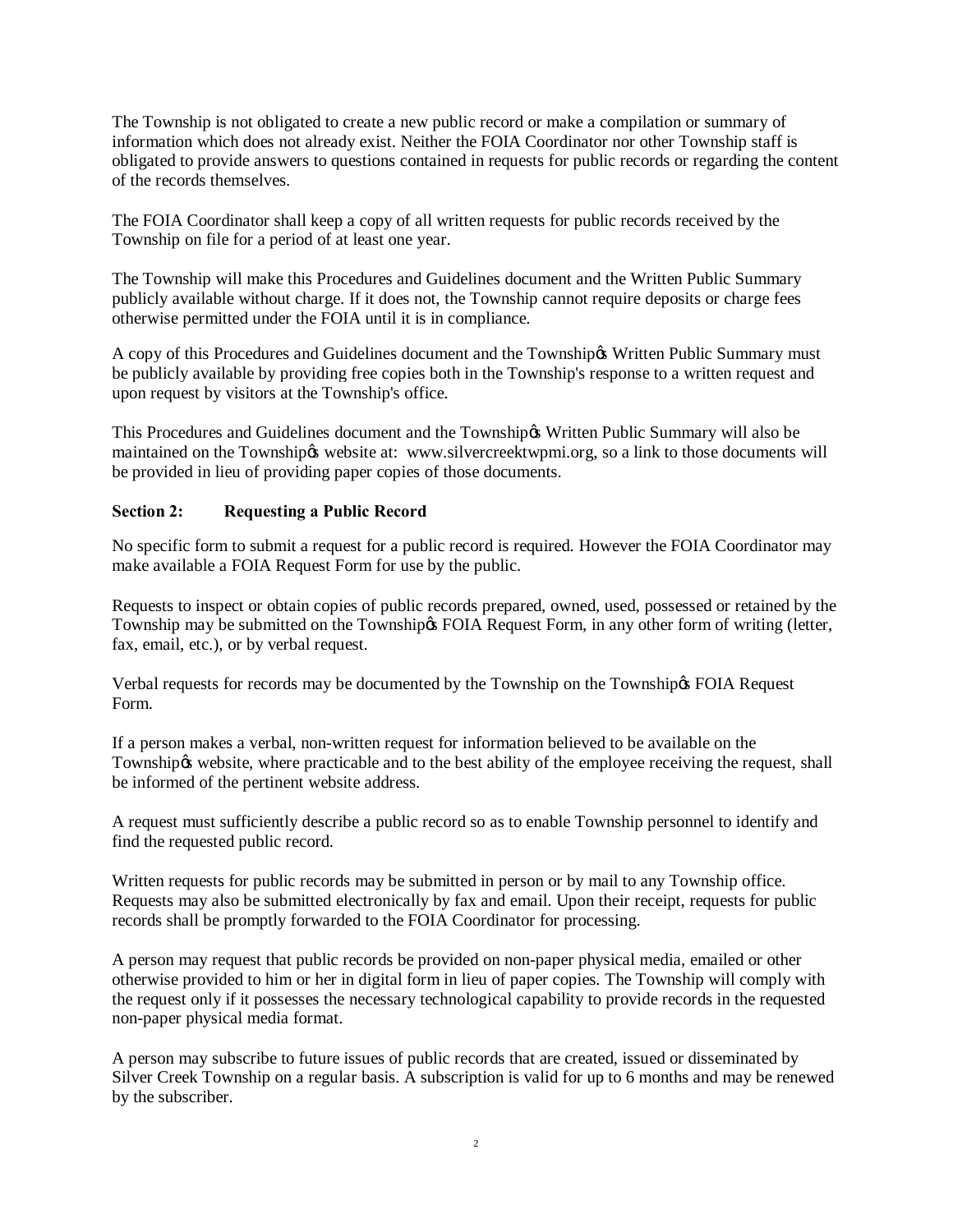A person serving a sentence of imprisonment in a local, state or federal correctional facility is not entitled to submit a request for a public record. The FOIA Coordinator will deny all such requests.

## **Section 3: Processing a Request**

Unless otherwise agreed to in writing by the person making the request, the Township will issue a response within 5 business days of receipt of a FOIA request. If a request is received by fax, email or other electronic transmission, the request is deemed to have been received on the following business day.

The Township will respond to a request in one of the following ways:

- · Grant the request.
- Issue a written notice denying the request.
- · Grant the request in part and issue a written notice denying in part the request.
- Issue a notice indicating that due to the nature of the request the Township needs an additional 10 business days to respond for a total of no more than 15 business days. Only one such extension is permitted.
- Issue a written notice indicating that the public record requested is available at no charge on the Township & website.

#### *When a request is granted:*

If the request is granted, or granted in part, the FOIA Coordinator will require that payment be made in full for the allowable fees associated with responding to the request before the public record is made available.

The FOIA Coordinator shall provide a detailed itemization of the allowable costs incurred to process the request to the person making the request.

A copy of these Procedures and Guidelines and the Written Public Summary will be provided to the requestor free of charge with the response to a written request for public records, provided however, that because these Procedures and Guidelines, and the Written Public Summary are maintained on the Township & website at: silvercreektwpmi.org, a link to the Procedures and Guidelines and the Written Public Summary will be provided in lieu of providing paper copies of those documents

If the cost of processing a FOIA request is \$50 or less, the requester will be notified of the amount due and where the documents can be obtained.

If the cost of processing a FOIA request is expected to exceed \$50 based on a good-faith calculation, or if the requestor has not paid in full for a previously granted request, the Township will require a good-faith deposit pursuant to Section 4 of this policy before processing the request.

In making the request for a good-faith deposit the FOIA Coordinator shall provide the requestor with a detailed itemization of the allowable costs estimated to be incurred by the Township to process the request and also provide a best efforts estimate of a time frame it will take the Township to provide the records to the requestor. The best efforts estimate shall be nonbinding on the Township, but will be made in good faith and will strive to be reasonably accurate, given the nature of the request in the particular instance, so as to provide the requested records in a manner based on the public policy expressed by Section 1 of the FOIA.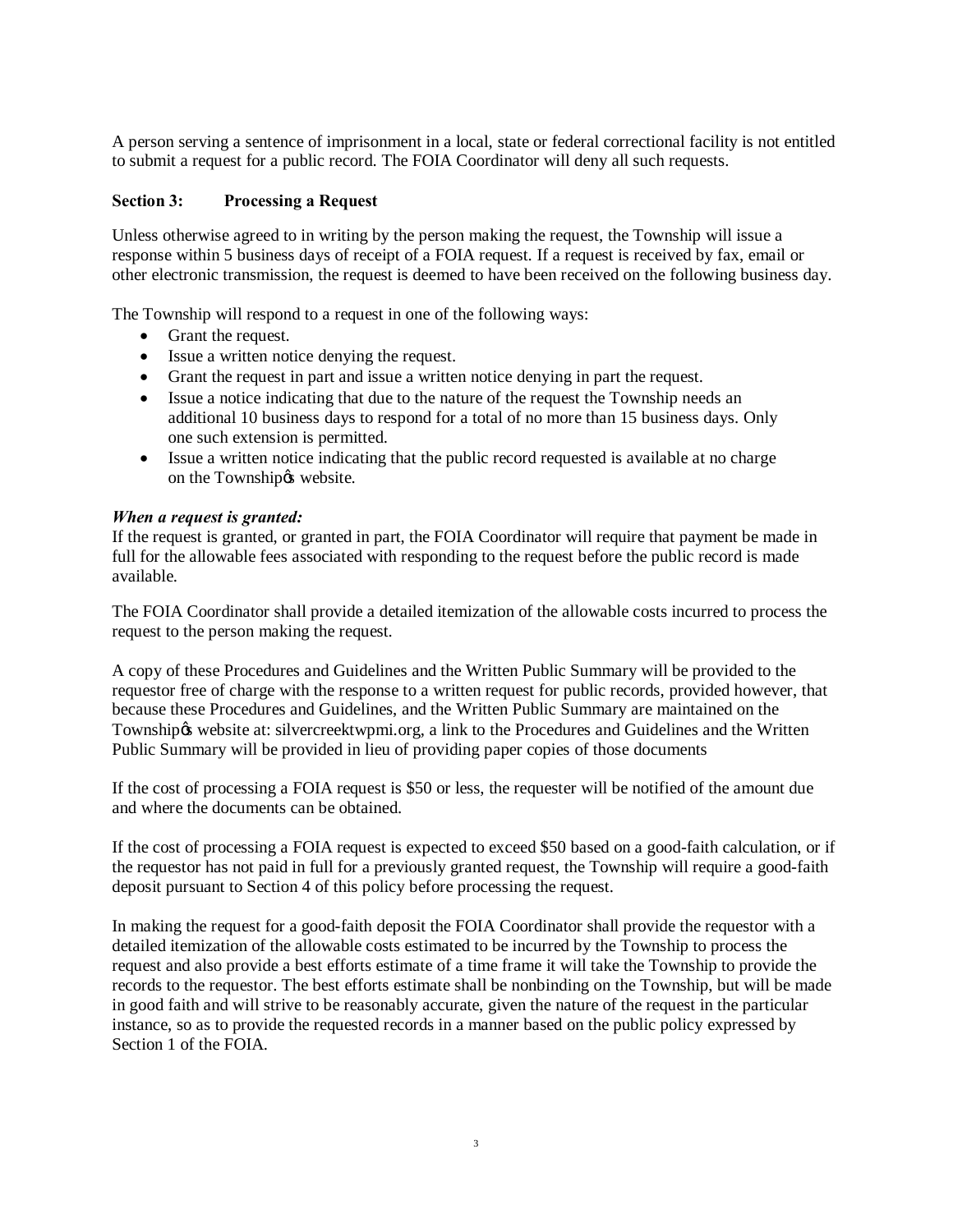## *When a request is denied or denied in part:*

If the request is denied or denied in part, the FOIA Coordinator will issue a Notice of Denial which shall provide in the applicable circumstance:

- · An explanation as to why a requested public record is exempt from disclosure; or
- · A certificate that the requested record does not exist under the name or description provided by the requestor, or another name reasonably known by the Township; or
- An explanation or description of the public record or information within a public record that is separated or deleted from the public record; and
- An explanation of the persongs right to submit an appeal of the denial to judicial review in the Cass County Circuit Court; and
- An explanation of the right to receive attorneys fees, costs, and disbursements as well actual or compensatory damages, and punitive damages of \$1,000, should they prevail in Circuit Court.
- The Notice of Denial shall be signed by the FOIA Coordinator.

If a request does not sufficiently describe a public record, the FOIA Coordinator may, in lieu of issuing a Notice of Denial indicating that the request is deficient, seek clarification or amendment of the request by the person making the request. Any clarification or amendment will be considered a new request subject to the timelines described in this Section.

## *Requests to inspect public records:*

The Township shall provide reasonable facilities and opportunities for persons to examine and inspect public records during normal business hours. The FOIA Coordinator is authorized to promulgate rules regulating the manner in which records may be viewed so as to protect Township records from loss, alteration, mutilation or destruction and to prevent excessive interference with normal Township operations.

## *Requests for certified copies:*

The FOIA Coordinator shall, upon written request, furnish a certified copy of a public record at no additional cost to the person requesting the public record.

# **Section 4: Fee Deposits**

If the fee estimate is expected to exceed \$50.00 based on a good-faith calculation, the requestor will be asked to provide a deposit not exceeding one-half of the total estimated fee.

If a request for public records is from a person who has not paid the Township in full for copies of public records made in fulfillment of a previously granted written request, the FOIA Coordinator will require a deposit of 100% of the estimated processing fee before beginning to search for a public record for any subsequent written request by that person when all of the following conditions exist:

- The final fee for the prior written request is not more than 105% of the estimated fee;
- The public records made available contained the information sought in the prior written request and remain in the Township's possession;
- The public records were made available to the individual, subject to payment, within the time frame estimated by the Township to provide the records;
- Ninety (90) days have passed since the FOIA Coordinator notified the individual in writing that the public records were available for pickup or mailing;
- The individual is unable to show proof of prior payment to the Township; and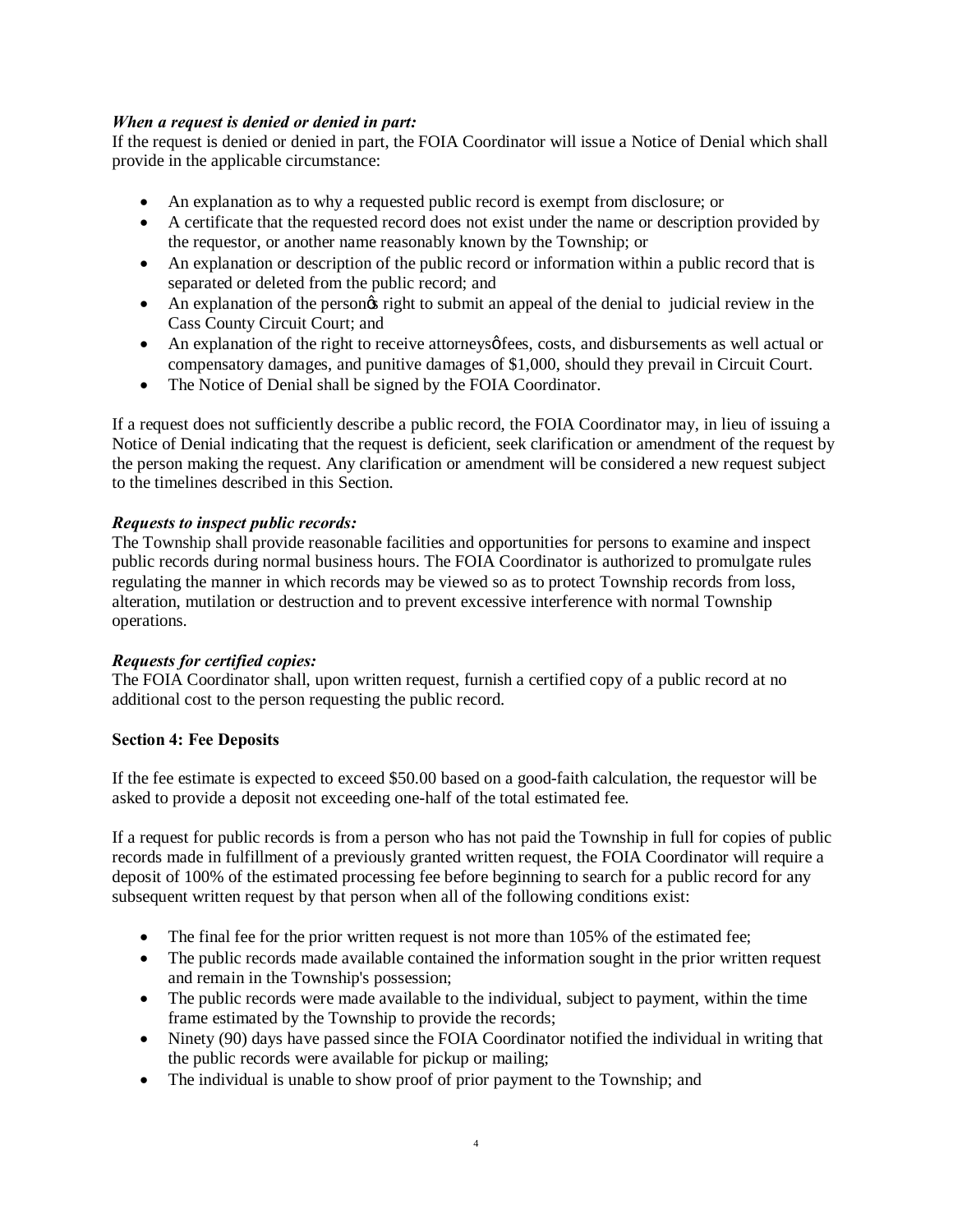• The FOIA Coordinator has calculated a detailed itemization that is the basis for the current written requestøs increased estimated fee deposit.

The FOIA Coordinator will not require an increased estimated fee deposit if any of the following apply:

- The person making the request is able to show proof of prior payment in full to the Township;
- The Township is subsequently paid in full for the applicable prior written request; or
- Three hundred sixty five (365) days have passed since the person made the request for which full payment was not remitted to the Township.

# **Section 5: Calculation of Fees**

A fee may be charged for the labor cost of copying/duplication.

A fee will *not* be charged for the labor cost of search, examination, review and the deletion and separation of exempt from nonexempt information *unless* failure to charge a fee would result in unreasonably high costs to the Township because of the nature of the request in the particular instance, and the Township specifically identifies the nature of the unreasonably high costs.

Costs for the search, examination review, and deletion and separation of exempt from non-exempt information are ounreasonably higho when they are excessive and beyond the normal or usual amount for those services (Attorney General Opinion 7083 of 2001) compared to the costs of the township  $\alpha$  usual FOIA requests, not compared to the township *operating budget.* (*Bloch v. Davison Community Schools*, Michigan Court of Appeals, Unpublished, April 26, 2011)

The following factors shall be used to determine an unreasonably high cost to the Township:

- Volume of the public record requested
- · Amount of time spent to search for, examine, review and separate exempt from non-exempt information in the record requested.
- · Whether the public records are from more than one Township department or whether various Township offices are necessary to respond to the request.
- The available staffing to respond to the request.
- Any other similar factors identified by the FOIA Coordinator in responding to the particular request.

The Michigan FOIA statute permits the Township to charge for the following costs associated with processing a request:

- Labor costs associated with copying or duplication, which includes making paper copies, making digital copies, or transferring digital public records to non-paper physical media or through the Internet.
- Labor costs associated with searching for, locating and examining a requested public record, when failure to charge a fee will result in unreasonably high costs to the Township.
- Labor costs associated with a review of a record to separate and delete information exempt from disclosure, when failure to charge a fee will result in unreasonably high costs to the Township.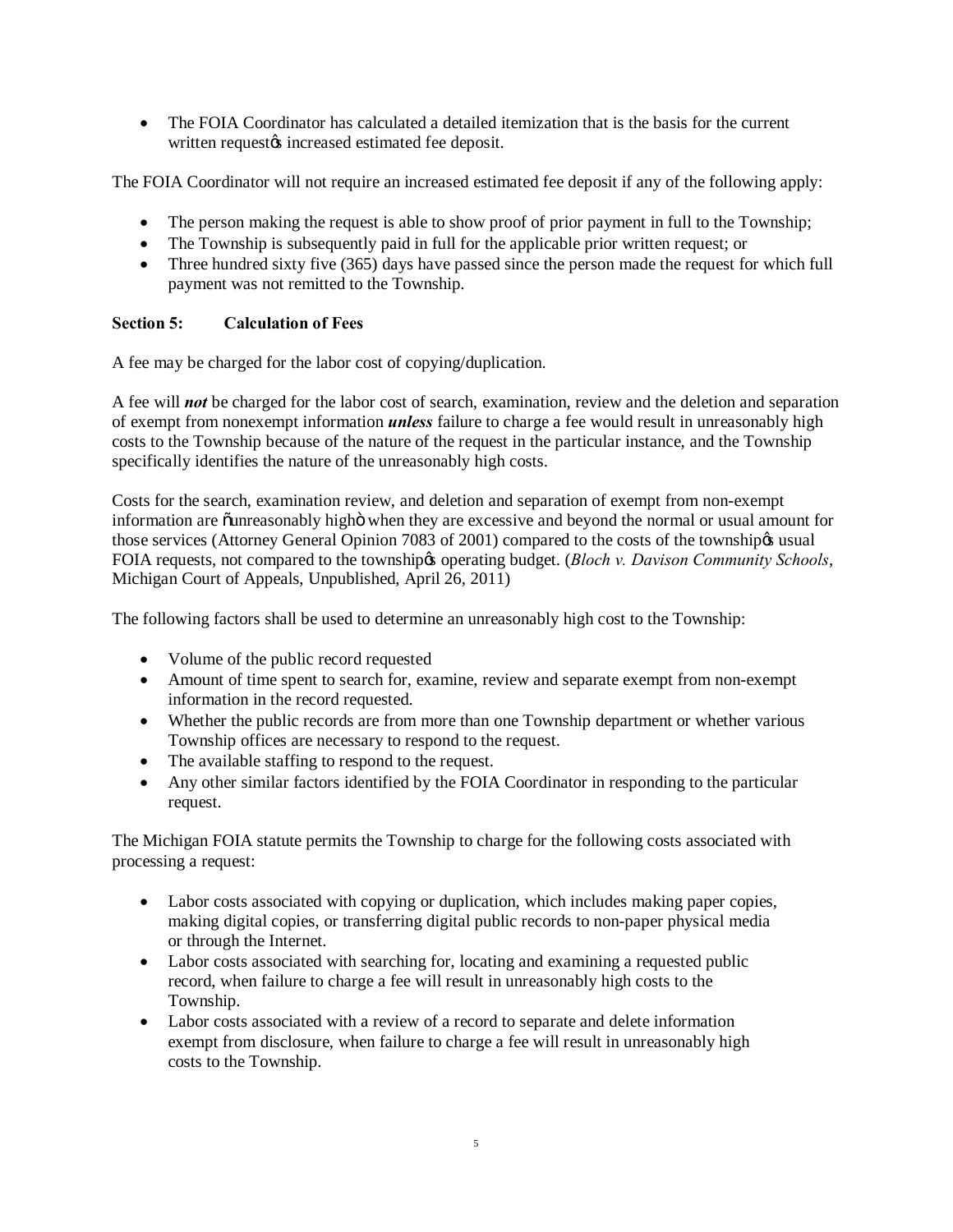- The cost of copying or duplication, not including labor, of paper copies of public records. This may include the cost for copies of records already on the townships website if you ask for the township to make copies.
- The cost of computer discs, computer tapes or other digital or similar media when the requester asks for records in non-paper physical media. This may include the cost for copies of records already on the township to website if you ask for the township to make copies.
- The cost to mail or send a public record to a requestor.

Labor costs will be calculated based on the following requirements:

- All labor costs will be estimated and charged in 15-minute increments, with all partial time increments rounded down. If the time involved is less than 15 minutes, there will be no charge.
- Labor costs will be charged at the hourly wage of the lowest-paid Township employee capable of doing the work in the specific fee category, regardless of who actually performs work.
- Overtime wages will not be included in labor costs unless agreed to by the requestor; overtime costs will not be used to calculate the fringe benefit cost.
- Contracted labor costs will be charged at the hourly rate of \$48.90 (6 times the state minimum hourly wage).

The cost to provide records on non-paper physical media when so requested will be based on the following requirements:

- Computer disks, computer tapes or other digital or similar media will be at the actual and most reasonably economical cost for the non-paper media.
- · This cost will only be assessed if the Township has the technological capability necessary to provide the public record in the requested non-paper physical media format.
- The Township will procure any non-paper media and will not accept media from the requestor in order to ensure integrity of the Township% technology infrastructure.

The cost to provide paper copies of records will be based on the following requirements:

- Paper copies of public records made on standard letter  $(8 \frac{1}{2} \times 11)$  or legal  $(8 \frac{1}{2} \times 14)$  sized paper will not exceed \$.10 per sheet of paper. Copies for non-standard sized sheets of paper will reflect the actual cost of reproduction.
- · The Township will provide records using double-sided printing, if it is cost-saving and available.

The cost to mail records to a requestor will be based on the following requirements:

- The actual cost to mail public records using a reasonably economical and justified means.
- · The Township may charge for the least expensive form of postal delivery confirmation.
- · No cost will be made for expedited shipping or insurance unless specified by the requestor.

If the FOIA Coordinator does not respond to a written request in a timely manner, the Township must:

- Reduce the labor costs by 5% for each day the Township exceeds the time permitted under FOIA up to a 50% maximum reduction, if *any* of the following applies:
	- $\circ$  The Township is late response was willful and intentional,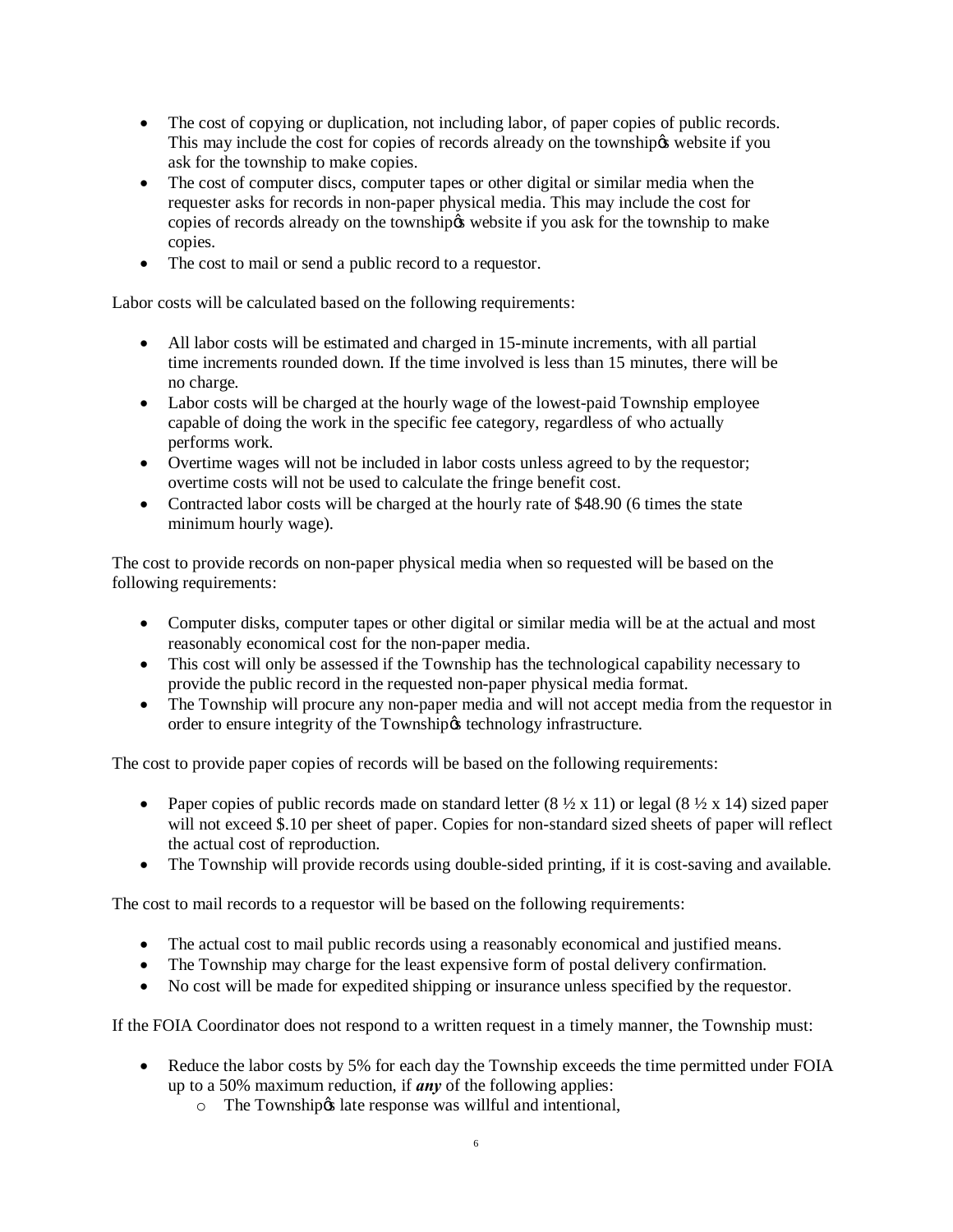- $\circ$  The written request conveyed a request for information within the first 250 words of the body of a letter facsimile, email or email attachment, or
- o The written request included the words, characters, or abbreviations for "freedom of information, ö õinformation, ö õFOIA, ö õcopyö or a recognizable misspelling of such, or legal code reference to MCL 15. 231, et seq. or 1976 Public Act 442 on the front of an envelope or in the subject line of an email, letter or facsimile cover page.
- · Fully note the charge reduction in the Detailed Itemization of Costs Form.

## **Section 6: Waiver of Fees**

The cost of the search for and copying of a public record may be waived or reduced if in the sole judgment of the FOIA Coordinator a waiver or reduced fee is in the public interest because it can be considered as primarily benefitting the general public. The township board may identify specific records or types of records it deems should be made available for no charge or at a reduced cost.

## **Section 7: Discounted Fees**

## *Indigence*

The FOIA Coordinator will discount the first \$20.00 of the processing fee for a request if the person requesting a public record submits an affidavit stating that they are:

- · Indigent and receiving specific public assistance, or
- If not receiving public assistance, stating facts demonstrating an inability to pay because of indigence.

An individual is not eligible to receive the waiver if:

- The requestor has previously received discounted copies of public records from the Township twice during the calendar year; or
- · The requestor requests information in connection with other persons who are offering or providing payment to make the request.

An affidavit is sworn statement. The FOIA Coordinator may make a Fee Waiver Affidavit Form available for use by the public.

# *Nonprofit organization advocating for developmentally disabled or mentally ill individuals*

The FOIA Coordinator will discount the first \$20.00 of the processing fee for a request from:

- · A nonprofit organization formally designated by the state to carry out activities under subtitle C of the federal developmental disabilities assistance and bill of rights act of 2000, Public Law 106- 402, and the protection and advocacy for individuals with mental illness act, Public Law 99-319, or their successors, if the request meets all of the following requirements:
	- o Is made directly on behalf of the organization or its clients.
	- o Is made for a reason wholly consistent with the mission and provisions of those laws under section 931 of the mental health code, 1974 PA 258, MCL 330.1931.
	- o Is accompanied by documentation of its designation by the state, if requested by the public body.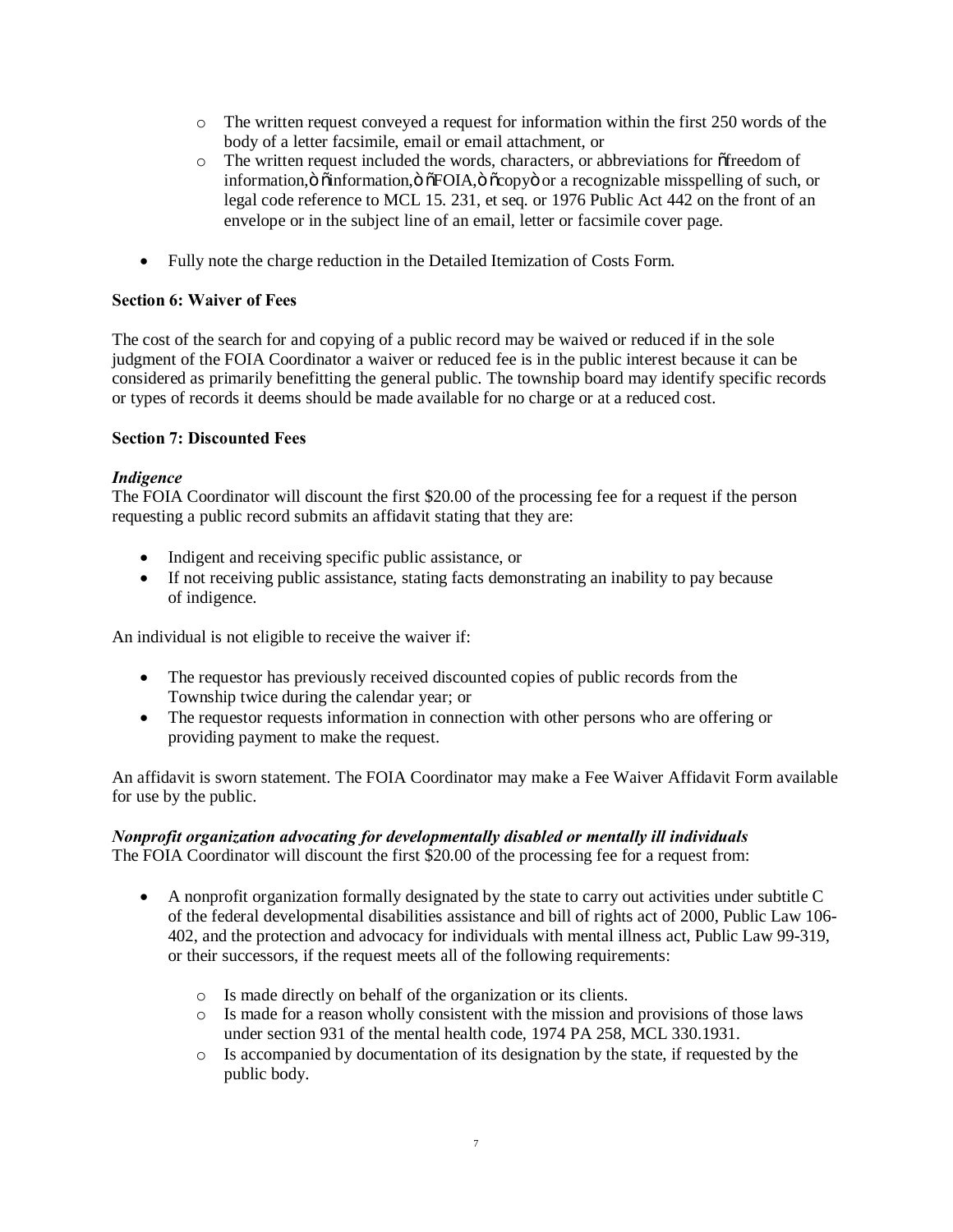#### **Section 8: Appeal of a Denial of a Public Record**

When a requestor believes that all or a portion of a public record has not been disclosed or has been improperly exempted from disclosure, he or she may appeal to the Township Board by filing an appeal of the denial with the office of the FOIA Director.

The appeal must be in writing, specifically state the word "appeal" and identify the reason or reasons the requestor is seeking a reversal of the denial. The Township FOIA Appeal Form (To Appeal a Denial of Records), may be used.

The Township Board is not considered to have received a written appeal until the first regularly scheduled Township Board meeting following submission of the written appeal.

Within 10 business days of receiving the appeal the Township Board will respond in writing by:

- Reversing the disclosure denial;
- Upholding the disclosure denial; or
- · Reverse the disclosure denial in part and uphold the disclosure denial in part; or
- Under unusual circumstances, issue a notice extending for not more than 10 business days the period during which the Township Board shall respond to the written appeal. The Township Board shall not issue more than 1 notice of extension for a particular written appeal.

If the Township Board fails to respond to a written appeal, or if the Township Board upholds all or a portion of the disclosure denial that is the subject of the written appeal, the requesting person may seek judicial review of the nondisclosure by commencing a civil action in Circuit Court.

Whether or not a requestor submitted an appeal of a denial to the Township Board, he or she may file a civil action in Cass County Circuit Court within 180 days after the Township's final determination to deny the request.

If a court that determines a public record is not exempt from disclosure, it shall order the Township to cease withholding or to produce all or a portion of a public record wrongfully withheld, regardless of the location of the public record. Failure to comply with an order of the court may be punished as contempt of court.

If a person asserting the right to inspect, copy, or receive a copy of all or a portion of a public record prevails in such an action, the court shall award reasonable attorneysø fees, costs, and disbursements. If the person or Township prevails in part, the court may, in its discretion, award all or an appropriate portion of reasonable attorneys' fees, costs, and disbursements.

If the court determines that the Township has arbitrarily and capriciously violated this act by refusal or delay in disclosing or providing copies of a public record, the court shall order the Township to pay a civil fine of \$1,000.00, which shall be deposited into the general fund of the state treasury. The court shall award, in addition to any actual or compensatory damages, punitive damages in the amount of \$1,000.00 to the person seeking the right to inspect or receive a copy of a public record. The damages shall not be assessed against an individual, but shall be assessed against the next succeeding public body that is not an individual and that kept or maintained the public record as part of its public function.

## **Section 9: Appeal of an Excessive FOIA Processing Fee**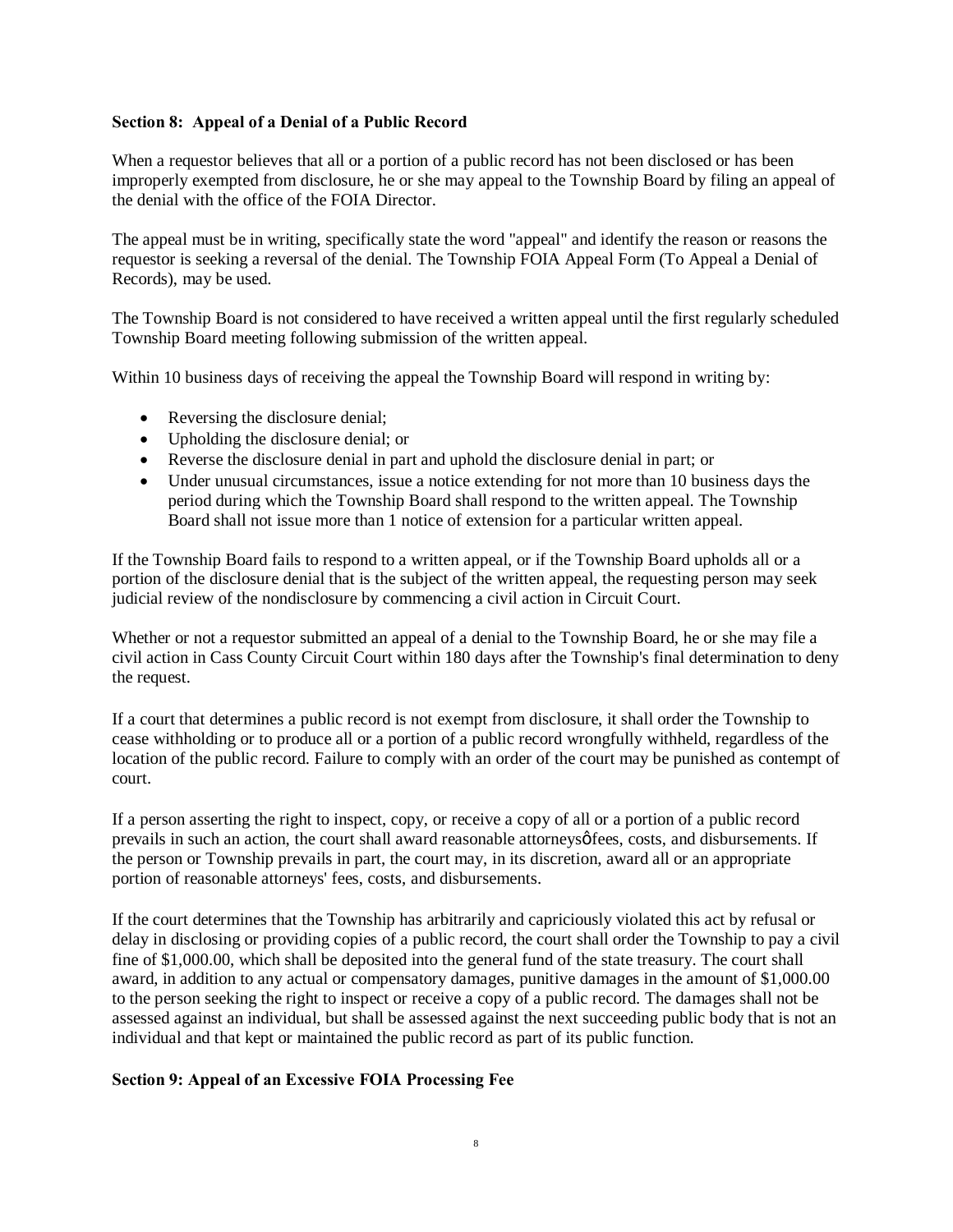$\delta$ Fee $\ddot{\text{o}}$  means the total fee or any component of the total fee calculated under section 4 of the FOIA, including any deposit.

If a requestor believes that the fee charged by the Township to process a FOIA request exceeds the amount permitted by state law or under this policy, he or she must first appeal to the Township Board by submitting a written appeal for a fee reduction to the office of the Township FOIA Director.

The appeal must be in writing, specifically state the word "appeal" and identify how the required fee exceeds the amount permitted. The Township FOIA Appeal Form (To Appeal an Excess Fee) may be used.

The Township Board is not considered to have received a written appeal until the first regularly scheduled Township Board meeting following submission of the written appeal.

Within 10 business days after receiving the appeal, the Township Board will respond in writing by:

- Waiving the fee;
- · Reducing the fee and issuing a written determination indicating the specific basis that supports the remaining fee;
- · Upholding the fee and issuing a written determination indicating the specific basis that supports the required fee; or
- Issuing a notice detailing the reason or reasons for extending for not more than 10 business days the period during which the Township Board will respond to the written appeal. The Township Board shall not issue more than 1 notice of extension for a particular written appeal.

Where the Township Board reduces or upholds the fee, the determination must include a certification from the Township Board that the statements in the determination are accurate and that the reduced fee amount complies with its publicly available procedures and guidelines and Section 4 of the FOIA.

Within 45 days after receiving notice of the Township Board& determination of an appeal, the requesting person may commence a civil action in Cass County Circuit Court for a fee reduction.

If a civil action is commenced against the Township for an excess fee, the Township is not obligated to complete the processing of the written request for the public record at issue until the court resolves the fee dispute.

An action shall not be filed in circuit court unless *one* of the following applies:

- The Township does not provide for appeals of fees,
- · The Township Board failed to respond to a written appeal as required, or
- The Township Board issued a determination to a written appeal.

If a court determines that the Township required a fee that exceeds the amount permitted under its publicly available procedures and guidelines or Section 4 of the FOIA, the court shall reduce the fee to a permissible amount. Failure to comply with an order of the court may be punished as contempt of court.

If the requesting person prevails in court by receiving a reduction of 50% or more of the total fee, the court may, in its discretion, award all or an appropriate portion of reasonable attorneys' fees, costs, and disbursements. The award shall be assessed against the public body liable for damages.